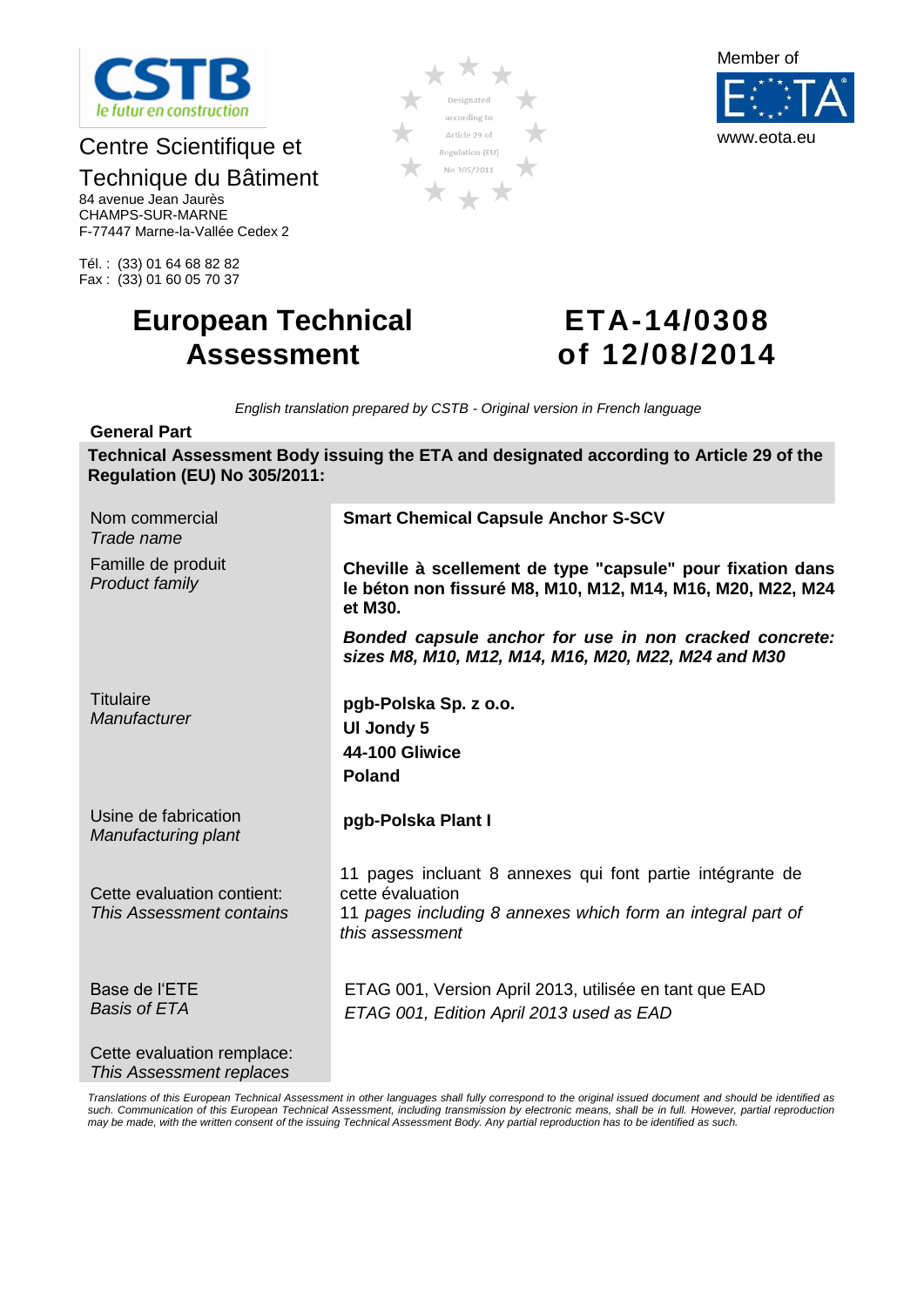### **1 Technical description of the product**

The Smart S-SCV adhesive system is a bonded anchor system (capsule type) consisting of glass capsule S-SCV with a threaded rod with hexagon nut and washer of sizes M8, M10, M12, M14, M16, M20, M22, M24 and M30.

The standard threaded rod can be made of zinc plated carbon steel, stainless steel or high corrosion resistant stainless steel.

The glass capsule is placed into a rotary/percussion previously drilled hole and the threaded rod is driven by machine with simultaneous hammering and turning.

The anchor rod is anchored via the bond between anchor rod, chemical mortar and concrete.

The illustration and the description of the product are given in Annex A1.

#### **2 Specification of the intended use**

The performances given in Section 3 are only valid if the anchor is used in compliance with the specifications and conditions given in Annexes B.

The provisions made in this European Technical Assessment are based on an assumed working life of the anchor of 50 years. The indications given on the working life cannot be interpreted as a guarantee given by the producer, but are to be regarded only as a means for choosing the right products in relation to the expected economically reasonable working life of the works.

### **3 Performance of the product**

#### **3.1 Mechanical resistance and stability (BWR 1)**

| <b>Essential characteristic</b>                                                                  | <b>Performance</b> |
|--------------------------------------------------------------------------------------------------|--------------------|
| Characteristic tension resistance and shear resistance for threaded rods<br>acc. TR029           | See Annex C1, C2   |
| Characteristic tension resistance and shear resistance for threaded rods<br>acc. CEN/TS 1992-4-5 | See Annex C3, C4   |
| <b>Displacements</b>                                                                             | See Annex C1, C2   |

### **3.2 Safety in case of fire (BWR 2)**

| <b>Essential characteristic</b> | <b>Performance</b>                           |
|---------------------------------|----------------------------------------------|
| Reaction to fire                | Anchorages satisfy requirements for Class A1 |
| Resistance to fire              | No performance determined (NPD)              |

### **3.3 Hygiene, health and the environment (BWR 3)**

Regarding dangerous substances contained in this European Technical Assessment, there may be requirements applicable to the products falling within its scope (e.g. transposed European legislation and national laws, regulations and administrative provisions). In order to meet the provisions of the Construction Products Regulation, these requirements need also to be complied with, when and where they apply.

### **3.4 Safety in use (BWR 4)**

For Basic Requirement Safety in Use the same criteria are valid as for Basic Requirement Mechanical Resistance and Stability.

### **3.5 Protection against noise (BWR 5)**

Not relevant.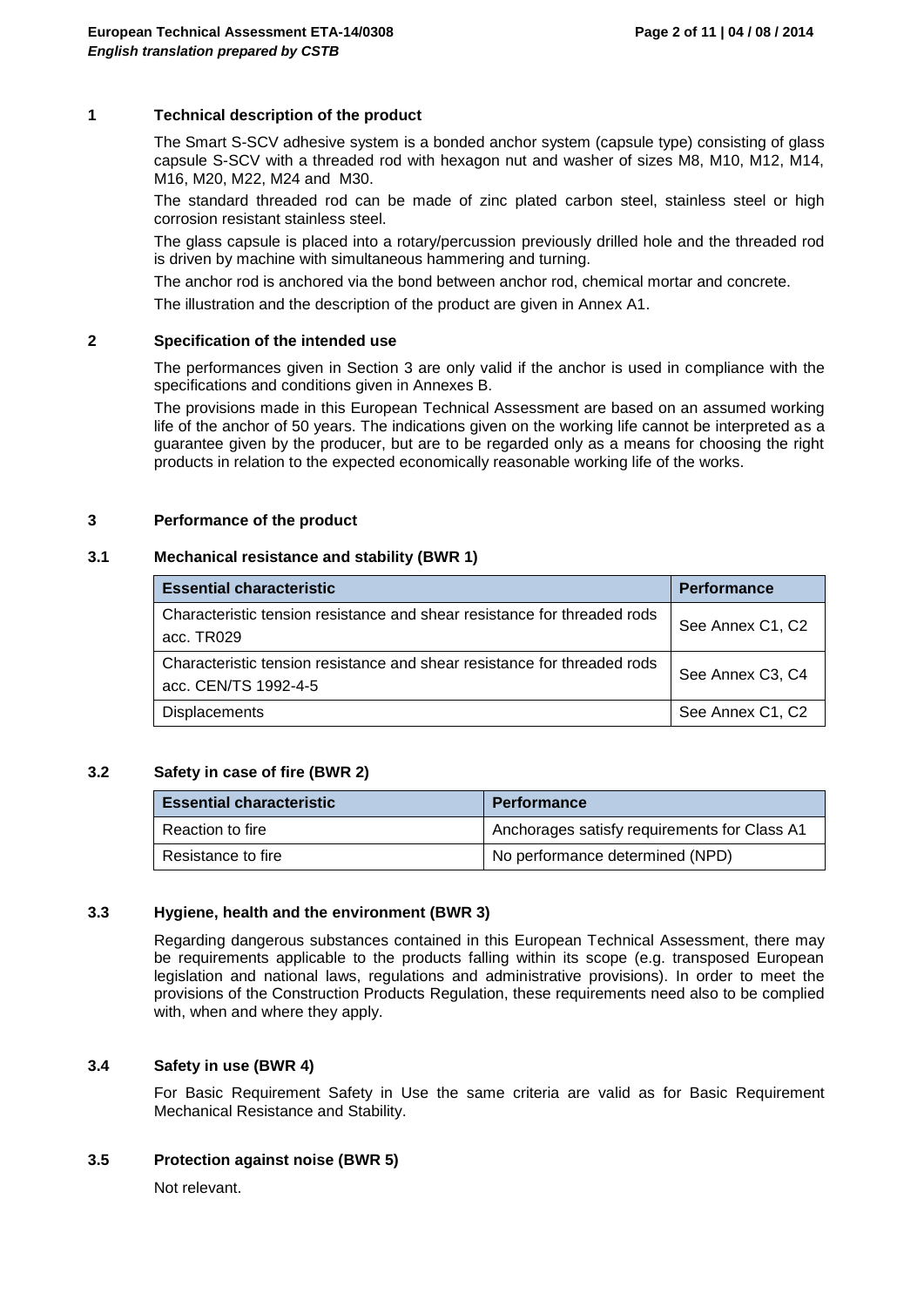### **3.6 Energy economy and heat retention (BWR 6)**

Not relevant.

### **3.7 Sustainable use of natural resources (BWR 7)**

For the sustainable use of natural resources no performance was determined for this product.

### **3.8 General aspects relating to fitness for use**

Durability and Serviceability are only ensured if the specifications of intended use according to Annex B1 are kept.

### **4 Assessment and Verification of Constancy of Performance (AVCP)**

According to the Decision 96/582/EC of the European Commission<sup>1</sup>, as amended, the system of assessment and verification of constancy of performance (see Annex V to Regulation (EU) No 305/2011) given in the following table apply.

| <b>Product</b>                       | Intended use                                                                                                                            | Level or class | <b>System</b> |
|--------------------------------------|-----------------------------------------------------------------------------------------------------------------------------------------|----------------|---------------|
| Metal anchors for use in<br>concrete | For fixing and/or supporting to<br>concrete, structural elements<br>(which contributes to the stability of<br>the works) or heavy units |                |               |

### **5 Technical details necessary for the implementation of the AVCP system**

Technical details necessary for the implementation of the Assessment and verification of constancy of performance (AVCP) system are laid down in the control plan deposited at Centre Scientifique et Technique du Bâtiment.

The manufacturer shall, on the basis of a contract, involve a notified body approved in the field of anchors for issuing the certificate of conformity CE based on the control plan.

Issued in Marne La Vallée on 12-08-2014 by Charles Baloche *The original French version is signed* Directeur technique

Official Journal of the European Communities L 254 of 08.10.1996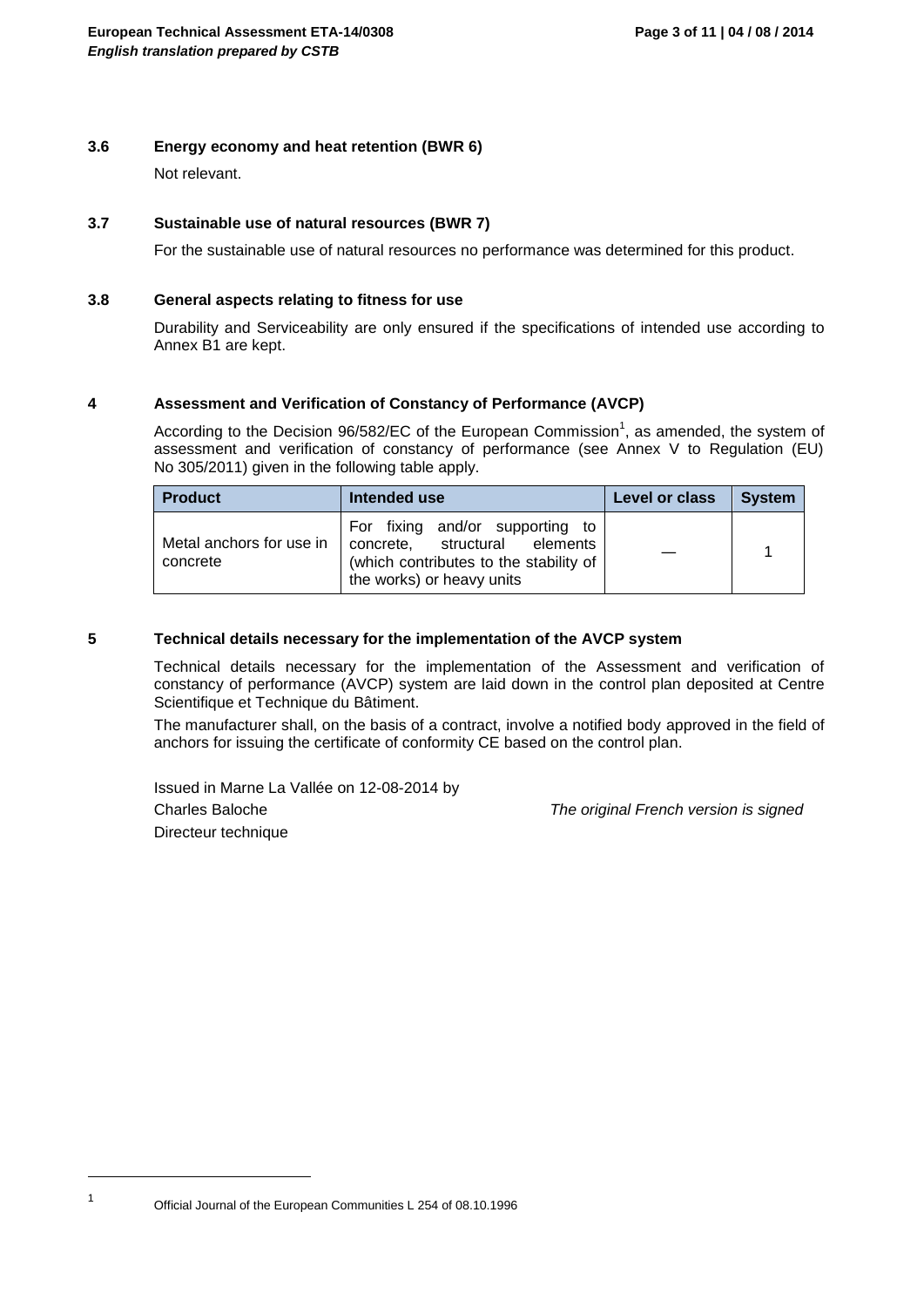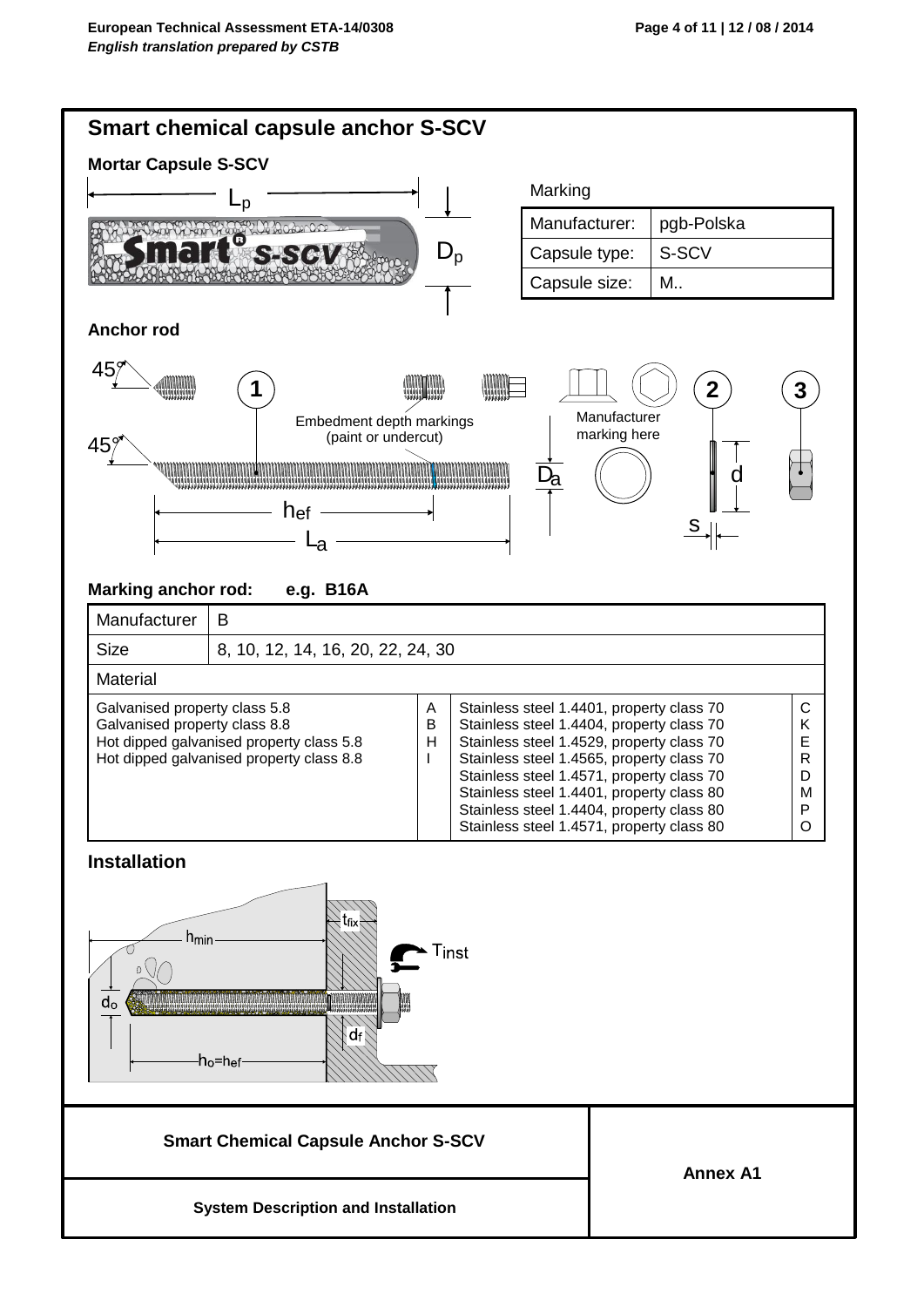# **Smart chemical capsule anchor S-SCV**

# **Table A1: Materials**

| Part          | <b>Description   Material</b> |                                          |                                                                |                                                                                 |                                                                         |  |  |  |  |  |
|---------------|-------------------------------|------------------------------------------|----------------------------------------------------------------|---------------------------------------------------------------------------------|-------------------------------------------------------------------------|--|--|--|--|--|
|               |                               |                                          | Carbon steel<br>property class 5.8 or 8.8<br>EN ISO 898-1      | Stainless steel<br>1.4401, 1.4404<br>or 1.4571<br>property class A4-70 or A4-80 | High corrosion resistant<br>steel 1.4529 or 1.4565<br>property class 70 |  |  |  |  |  |
| 1             | Threaded rod<br>Washer        | $\geq$ 5µm acc. to<br><b>EN ISO 4042</b> | Galvanised steel Hot dip galvanised<br>steel<br>EN ISO 10684   | EN ISO 3506-1                                                                   | EN ISO 3506-1                                                           |  |  |  |  |  |
|               |                               |                                          | Carbon steel                                                   | Stainless steel                                                                 | High corrosion resistant                                                |  |  |  |  |  |
| $\mathcal{P}$ |                               | $\geq$ 5µm acc. to<br><b>EN ISO 4042</b> | Galvanised steel   Hot dip galvanised<br>steel<br>EN ISO 10684 | 1.4401, 1.4404 or 1.4571                                                        | steel 1.4529 or 1.4565                                                  |  |  |  |  |  |
|               |                               |                                          |                                                                | EN ISO 887 or EN ISO 7089 up to EN ISO 7094                                     |                                                                         |  |  |  |  |  |
|               |                               |                                          | Carbon steel<br>property class 4 to 8<br>EN ISO 20898-2        | Stainless steel<br>1.4401, 1.4404 or 1.4571<br>property class A4-70 or A4-80    | High corrosion resistant<br>steel 1.4529 or 1.4565<br>property class 70 |  |  |  |  |  |
| 3             | Hexagon nut                   | $\geq$ 5µm acc. to<br><b>EN ISO 4042</b> | Galvanised steel   Hot dip galvanised<br>steel<br>EN ISO 10684 | EN ISO 3506-2                                                                   | EN ISO 3506-2                                                           |  |  |  |  |  |
|               |                               |                                          |                                                                | EN ISO 4032 or EN ISO 4034                                                      |                                                                         |  |  |  |  |  |
| 4             | Glass<br>capsule              | Glass<br>Quartz<br>Resin<br>Hardener     |                                                                |                                                                                 |                                                                         |  |  |  |  |  |

# **Table A2: Dimensions in mm**

| <b>Part</b>    | <b>Description</b>  |                     | M <sub>8</sub> | M <sub>10</sub> | M <sub>12</sub> | M <sub>12</sub><br>/1,5t | M14        | M16        | M <sub>16</sub><br>/1,5t | M20        | M <sub>20</sub><br>/1,5t | M22        | M24        | M24<br>/1,5t | <b>M30</b> |
|----------------|---------------------|---------------------|----------------|-----------------|-----------------|--------------------------|------------|------------|--------------------------|------------|--------------------------|------------|------------|--------------|------------|
|                | $D_{a}$<br>Threaded |                     | M <sub>8</sub> | M <sub>10</sub> | M <sub>12</sub> |                          | M14        |            | M16                      |            | M20                      | M22        | M24        |              | M30        |
| 1              | rod                 | ≥<br>La<br>$h_{ef}$ | 95<br>80       | 100<br>90       | 120<br>110      | 175<br>165               | 135<br>120 | 140<br>125 | 205<br>190               | 190<br>170 | 275<br>255               | 210<br>190 | 235<br>210 | 340<br>315   | 320<br>280 |
| $\overline{2}$ | Washer              | S<br>d              | 1.6<br>16      | 2.1<br>21       |                 | 2.5<br>24                |            |            | 3.0<br>30                |            | 3.0<br>37                | 3.0<br>39  | 4.0<br>44  |              | 4.0<br>56  |
| 3              | Hexagon<br>nut      | SW                  | 13             | 17              |                 | 19                       |            |            | 24                       | 30         |                          | 32         | 36         |              | 46         |
| 4              | $D_{p}$<br>Glass    |                     | 9              | 11              |                 | 13                       | 15         | 17         |                          | 17         |                          | 22         |            | 22           | 25         |
|                | capsule             | $L_{p}$             | 80             | 80              | 95              | 125                      | 95         | 95         | 125                      | 160        | 250                      | 160        | 175        | 245          | 230        |

# **Smart Chemical Capsule Anchor S-SCV**

**Annex A2**

**Materials and Dimensions**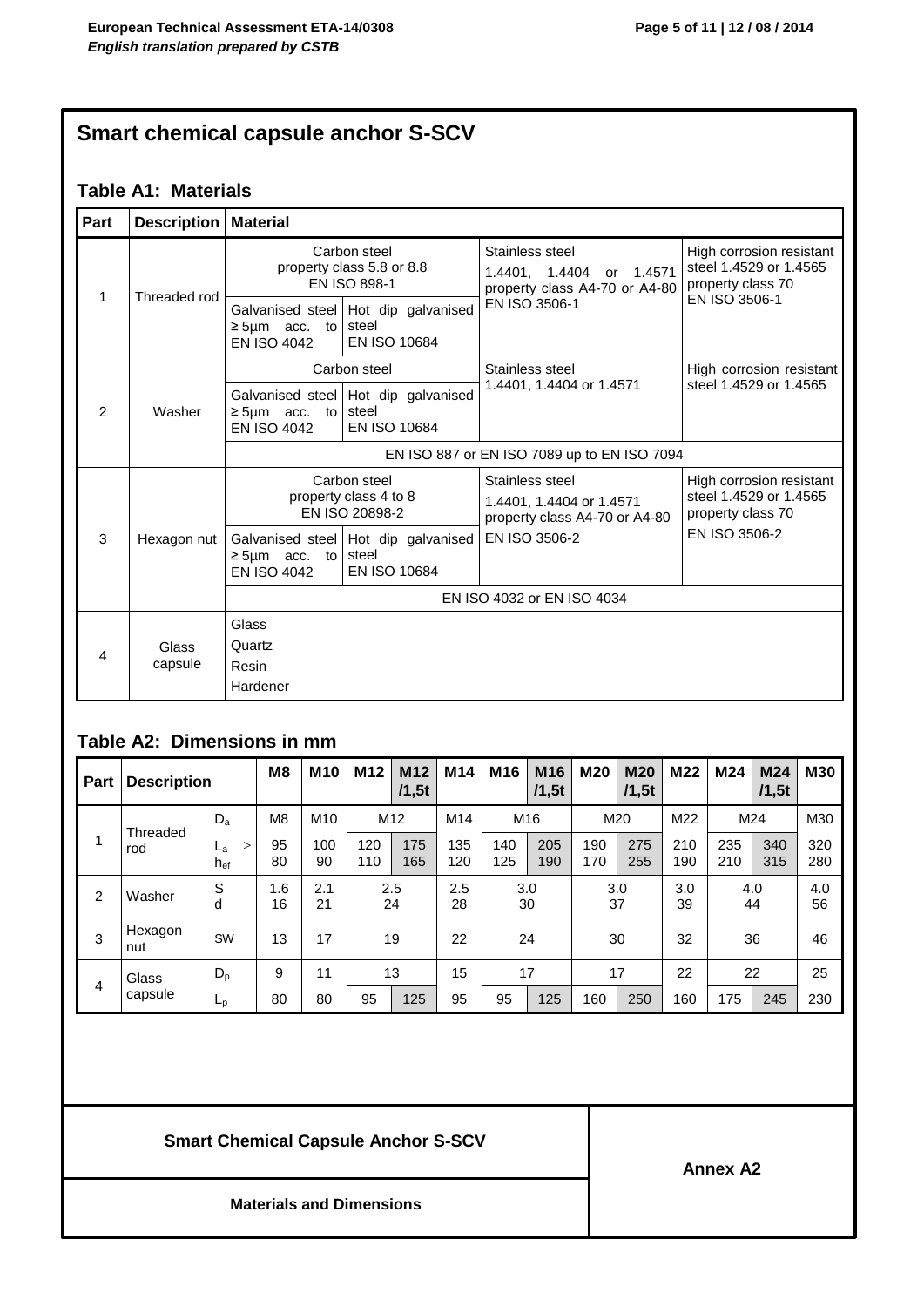## **Specifications of intended use**

### **Table B1: Overview use categories and performance categories**

| Use conditions                     |                                                                   |                                            | Mortar capsule S-SCV with                                                 |  |  |  |  |
|------------------------------------|-------------------------------------------------------------------|--------------------------------------------|---------------------------------------------------------------------------|--|--|--|--|
|                                    |                                                                   |                                            | <b>Threaded rods</b>                                                      |  |  |  |  |
|                                    |                                                                   |                                            |                                                                           |  |  |  |  |
| hammer drilling or                 | $\sim$<br>compressed air drilling mode.                           |                                            |                                                                           |  |  |  |  |
| lin non-cracked concrete           | Static and quasi static loading,                                  | M8 to M30<br>Tables C1, C2, C3, C4, C5, C6 |                                                                           |  |  |  |  |
|                                    | Use category: dry or wet concrete<br>(flooded holes are excluded) |                                            |                                                                           |  |  |  |  |
|                                    | Installation temperature (minimum)                                |                                            | mortar +5°C, concrete -5°C                                                |  |  |  |  |
| Temperature range I:<br>In-service |                                                                   | -40 $^{\circ}$ C to +40 $^{\circ}$ C       | (max long term temperature +24°C<br>and max short term temperature +40°C) |  |  |  |  |
| temperature                        | Temperature range II:                                             | $-40^{\circ}$ C to $+80^{\circ}$ C         | (max long term temperature +50°C<br>and max short term temperature +80°C) |  |  |  |  |

### **Base materials:**

- Reinforced or unreinforced normal weight concrete according to EN 206-1:2000-12.
- Strength classes C20/25 to C50/60 according to EN 206-1:2000-12.
- Maximum chloride concrete of 0,40% (CL 0.40) related to the cement content according to EN 206-1:2000-12.

### **Use conditions (Environmental conditions):**

- Structures subject to dry internal conditions (zinc coated steel, stainless steel or high corrosion resistant steel).
	- Structures subject to permanently damp internal condition :
		- if no particular aggressive conditions exist (stainless steel or high corrosion resistant steel).
			- with particular aggressive conditions (high corrosion resistant steel).
- Structures subject to external atmospheric exposure including industrial and marine environment :
	- if no particular aggressive conditions exist (stainless steel or high corrosion resistant steel). with particular aggressive conditions (high corrosion resistant steel).

*Note: Particular aggressive conditions are e.g. permanent, alternating immersion in seawater or the splash zone of seawater, chloride atmosphere of indoor swimming pools or atmosphere with extreme chemical pollution (e.g. in desulphurization plants or road tunnels where de-icing materials are used).*

Overhead installations are permitted

### **Design:**

- Anchorages are designed under the responsibility of an engineer experienced in anchorages and concrete work.
- Verifiable calculation notes and drawings are prepared taking account of the forces to be transmitted. The position of the anchor is indicated on the design drawings (e. g. position of the anchor relative to reinforcement or to supports, etc.).
- Anchorages under static or quasi-static actions are designed in accordance with (please choose the relevant design method): EOTA Technical Report TR 029, Edition September 2010; CEN/TS 1992-4-5

**Smart Chemical Capsule Anchor S-SCV Intended use** - **Specifications Annex B1**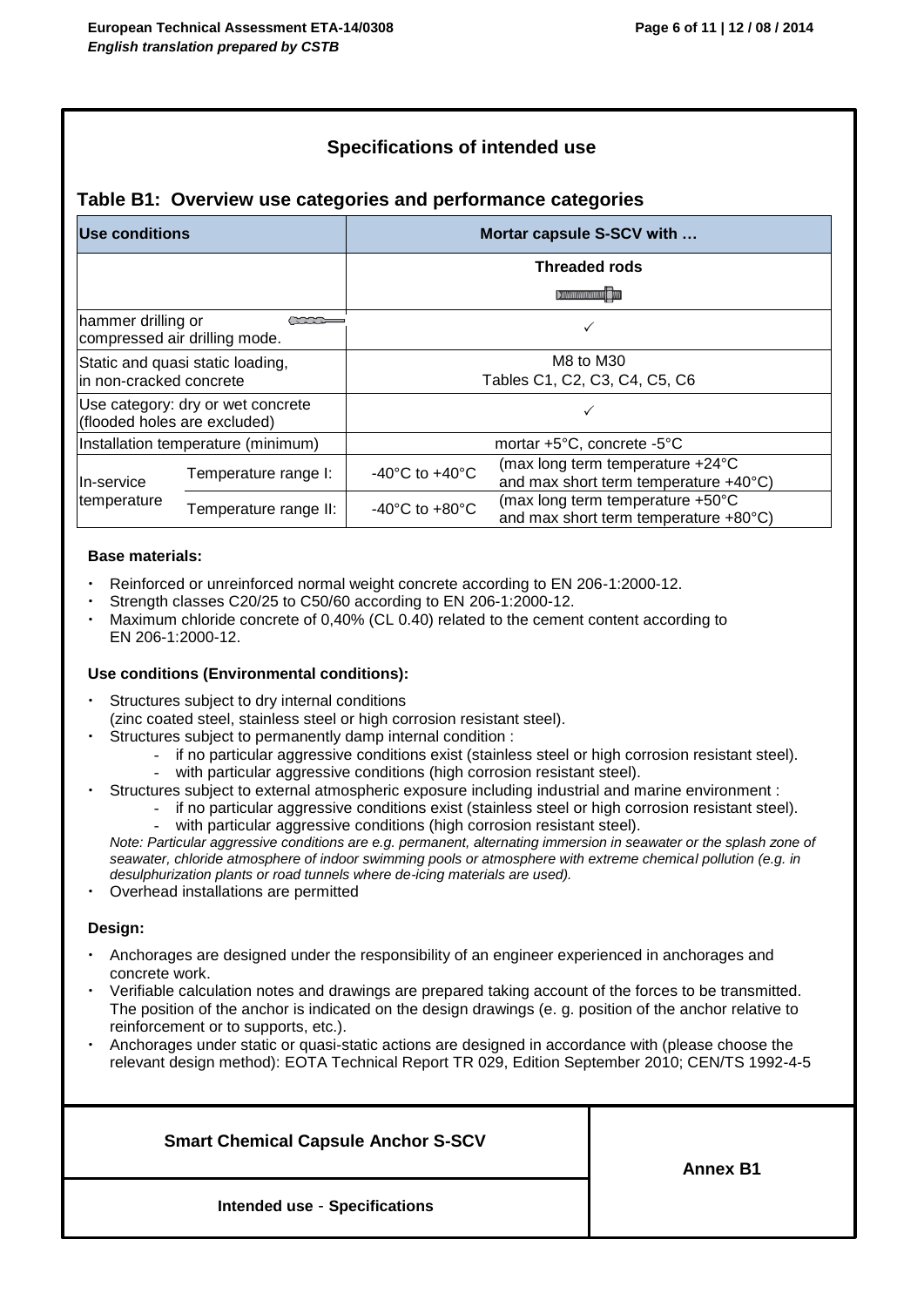|                                                   | Table B2: Installation parameters |      |      |      |                 |                          |                 |      |                          |            |                     |      |     |                          |     |
|---------------------------------------------------|-----------------------------------|------|------|------|-----------------|--------------------------|-----------------|------|--------------------------|------------|---------------------|------|-----|--------------------------|-----|
| <b>Anchor size</b>                                |                                   |      |      |      | M <sub>12</sub> | M <sub>12</sub><br>/1,5t | M <sub>14</sub> | M16  | M <sub>16</sub><br>/1,5t | <b>M20</b> | <b>M20</b><br>/1,5t | M22  | M24 | M <sub>24</sub><br>/1,5t | M30 |
| Nominal drill hole $\varnothing$                  | d∩                                | [mm] | 10   | 12   |                 | 14                       |                 | 18   |                          | 22         |                     | 24   |     | 26                       | 32  |
| Cutting diameter                                  | $d_{cut} \le$                     | [mm] | 10.5 | 12.5 |                 | 14.5                     |                 | 18.5 |                          | 22.5       |                     | 24.5 |     | 32.5<br>26.5             |     |
| Depth of drill hole                               | $h_0$                             | [mm] | 80   | 90   | 110             | 165                      | 120             | 125  | 190                      | 170        | 255                 | 190  | 210 | 315                      | 280 |
| $\varnothing$ of clearance<br>hole in the fixture | d                                 | [mm] | 9    | 12   |                 | 14                       |                 |      | 18                       | 22         |                     | 24   |     | 26                       | 33  |
| Steel brush Ø                                     | D                                 | [mm] | 11   | 13   |                 | 16                       |                 | 20   |                          | 24         |                     | 26   |     | 28                       | 34  |
| Torque moment                                     | ${\mathsf T}_{\sf inst}$          | [Nm] | 10   | 20   |                 | 40                       | 60              | 80   |                          | 120        |                     | 135  | 180 |                          | 300 |

1) for larger clearance hole in the fixture see TR 029 section 1.1 and/or CEN/TS 1992-4-1:2009, section 1.2.3

### **Steel brush and installation procedure**



### **Table B3: Minimum member thickness, edge distance and spacing**

| <b>Anchor size</b>    |                  |      |     | M10 | M12 | M <sub>12</sub><br>/1,5t | M14 | M16 | M <sub>16</sub><br>/1.5t | <b>M20</b> | <b>M20</b><br>/1,5t | M22 | M24        | M24<br>/1,5t | <b>M30</b> |
|-----------------------|------------------|------|-----|-----|-----|--------------------------|-----|-----|--------------------------|------------|---------------------|-----|------------|--------------|------------|
| Min. member thickness | $n_{min}$        | [mm] | 110 | 120 | 140 | 195                      | 150 | 160 | 225                      | 220        | 300                 | 240 | <b>260</b> | 370          | 340        |
| Min. edge distance    | $c_{\text{min}}$ | [mm] | 40  | 45  | 55  | 55                       | 60  | 65  | 65                       | 85         | 85                  | 95  | 105        | 105          | 140        |
| Min. spacing          | Smin             | [mm] | 40  | 45  | 55  | 55                       | 60  | 65  | 65                       | 85         | 85                  | 95  | 105        | 105          | 140        |

# **Table B4: Minimum curing time**

| <b>Temperature</b><br>in the concrete member |    | <b>Minimum curing time</b><br>in dry concrete | <b>Minimum curing time</b><br>in wet concrete |
|----------------------------------------------|----|-----------------------------------------------|-----------------------------------------------|
| $\ge -5$                                     | °C | 5 hrs.                                        | 10 hrs.                                       |
| $\geq +$ 5                                   | °C | 1 hr.                                         | 2 hrs.                                        |
| $\ge +20$                                    | °C | 20 min.                                       | min.<br>40                                    |
| $\ge + 30$                                   | °C | min.                                          | min.                                          |

## **Smart Chemical Capsule Anchor S-SCV**

**Annex B2**

**Installation data**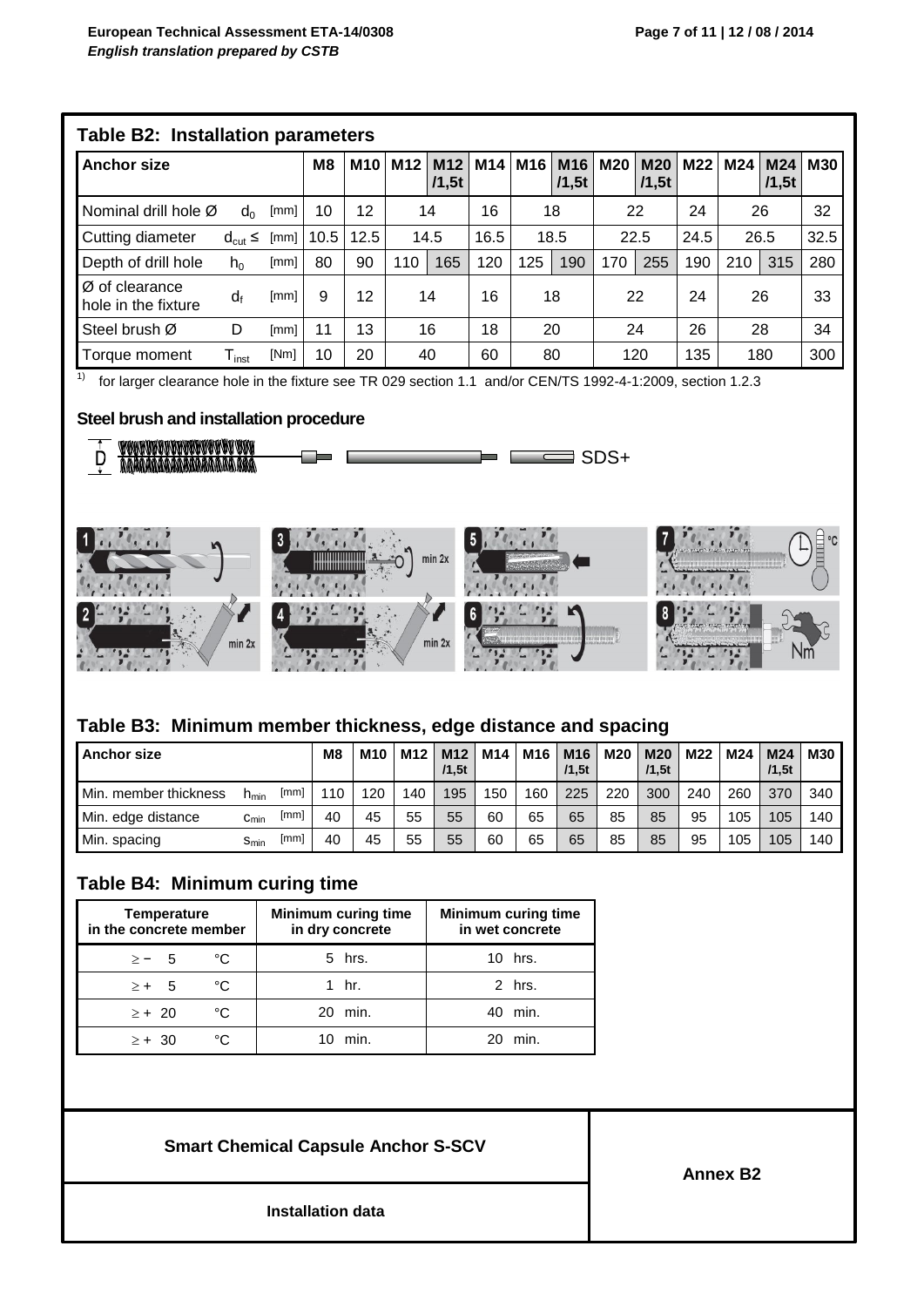| <b>Anchor size</b>                                                                         |                                  |                                                     | M8         | M <sub>10</sub>     | M12 | M <sub>12</sub> | M14 | M16 | M16           | M20                                       | <b>M20</b> | M22 | M24 | M24   | <b>M30</b> |
|--------------------------------------------------------------------------------------------|----------------------------------|-----------------------------------------------------|------------|---------------------|-----|-----------------|-----|-----|---------------|-------------------------------------------|------------|-----|-----|-------|------------|
|                                                                                            |                                  |                                                     |            |                     |     | /1,5t           |     |     | /1,5t         |                                           | /1.5t      |     |     | /1,5t |            |
| <b>Steel failure</b>                                                                       |                                  |                                                     |            |                     |     |                 |     |     |               |                                           |            |     |     |       |            |
| Characteristic resistance<br>property class 5.8                                            | $N_{Rk, S}$                      | [kN]                                                | 18         | 29                  |     | 42              | 58  |     | 78            |                                           | 123        | 152 | 177 |       | 281        |
| Characteristic resistance<br>property class 70                                             | $N_{\text{\tiny Rk,S}}$          | [kN]                                                | 26         | 40                  |     | 59              | 81  |     | 110           |                                           | 172        | 212 | 247 |       | 393        |
| Characteristic resistance<br>property class 8.8<br>property class 80                       | $N_{\rm Rk,S}$                   | [kN]                                                | 29         | 46                  |     | 67              | 92  |     | 126           |                                           | 196        | 242 |     | 282   | 449        |
| Partial safety factor<br>property class 5.8, 8.8<br>property class 70<br>property class 80 | $\gamma_{\rm Ms}$ <sup>1)</sup>  | $[ \cdot ]$                                         |            | 1.5<br>1.87<br>1.60 |     |                 |     |     |               |                                           |            |     |     |       |            |
| <b>Combined Pull-out and Concrete cone failure</b>                                         |                                  |                                                     |            |                     |     |                 |     |     |               |                                           |            |     |     |       |            |
| Characteristic bond resistance in non-cracked concrete C20/25                              |                                  |                                                     |            |                     |     |                 |     |     |               |                                           |            |     |     |       |            |
| Temperature range I:<br>40°C/24°C <sup>2)</sup>                                            |                                  | $\tau_{\text{\tiny{RK, ucr}}}$ [N/mm <sup>2</sup> ] |            |                     |     | 12              |     |     |               |                                           |            | 11  |     |       | 10         |
| Temperature range II:<br>80°C/50°C <sup>2)</sup>                                           | $\tau_{\textrm{\tiny Rk. UCT}}$  | [N/mm <sup>2</sup> ]                                |            |                     |     | 10              |     |     |               |                                           |            | 9.5 |     |       | 9.0        |
| $\gamma_\text{\tiny{Mp}}=\gamma_\text{\tiny{Mc}}$ ")<br>Partial safety factor              |                                  | $[\cdot]$                                           |            |                     |     |                 |     |     | $1.5^{3)}$    |                                           |            |     |     |       | $1.8^{4}$  |
| Effective anchorage depth                                                                  | $h_{\text{ref}}$                 | [mm]                                                | 80         | 90                  | 110 | 165             | 120 | 125 | 190           | 170                                       | 255        | 190 | 210 | 315   | 280        |
|                                                                                            |                                  | C25/30                                              |            |                     |     |                 |     |     | 1.06          |                                           |            |     |     |       |            |
|                                                                                            |                                  | C30/37                                              |            |                     |     |                 |     |     | 1.14          |                                           |            |     |     |       |            |
| Increasing factors for non-                                                                |                                  | C35/45                                              |            |                     |     |                 |     |     | 1.22          |                                           |            |     |     |       |            |
| cracked concrete                                                                           | $\Psi_c$                         | C40/50                                              |            |                     |     |                 |     |     | 1.26          |                                           |            |     |     |       |            |
|                                                                                            |                                  | C45/55                                              |            |                     |     |                 |     |     | 1.30          |                                           |            |     |     |       |            |
|                                                                                            |                                  | C50/60                                              | 1.34       |                     |     |                 |     |     |               |                                           |            |     |     |       |            |
| <b>Splitting failure</b>                                                                   |                                  |                                                     |            |                     |     |                 |     |     |               |                                           |            |     |     |       |            |
| Char. edge distance                                                                        | $C_{cr,sp}$                      | [mm]                                                | 160        | 135                 | 140 | 205             | 150 | 160 | 240           | 215                                       | 320        | 240 | 265 | 395   | 350        |
| Char. spacing                                                                              | $\mathbf{S}_{\text{cr,sp}}$      | [mm]                                                |            |                     |     |                 |     |     | $2-c_{cr,sp}$ |                                           |            |     |     |       |            |
| Partial safety factor                                                                      | $\gamma_{\rm Msp}$ <sup>1)</sup> | $[\cdot]$                                           |            |                     |     |                 |     |     | $1.5^{3}$     |                                           |            |     |     |       | $1.8^{4}$  |
| <sup>1)</sup> In absence of other national regulations                                     |                                  |                                                     | $\sqrt{ }$ |                     | 2)  |                 |     |     |               | Maximum short and long term temperatures; |            |     |     |       |            |

<sup>3)</sup> The partial safety factor  $\gamma_2$  = 1,0 is included  $\gamma_1$  /  $\gamma_2$  /  $\gamma_3$  The partial safety factor  $\gamma_2$  = 1,2 is included

# **Table C2: Displacements under tension loads**

| <b>Anchor size</b> |                 |      | M <sub>8</sub> | M10  | M <sub>12</sub> | M <sub>12</sub><br>/1,5t | M <sub>14</sub> | M <sub>16</sub> | M <sub>16</sub><br>/1,5t | M20  | <b>M20</b><br>/1,5t | M22  | M24  | M24<br>/1,5t | <b>M30</b> |
|--------------------|-----------------|------|----------------|------|-----------------|--------------------------|-----------------|-----------------|--------------------------|------|---------------------|------|------|--------------|------------|
| Tension load       | N               | [kN] | 9.6            | 13.5 | 19.7            | 29.6                     | 25.1            | 29.9            | 45.5                     | 48.3 | 72.5                | 59.4 | 71.6 | 107.4        | 94.2       |
| Displacement       | O <sub>NO</sub> | [mm] | 0.17           | 0.18 | 0.18            | 0.18                     | 0.18            | 0.19            | 0.19                     | 0.19 | 0.19                | 0.20 | 0.20 | 0.20         | 0.21       |
|                    | $O_{N\infty}$   | [mm] |                |      |                 |                          |                 |                 | 0.50                     |      |                     |      |      |              |            |

**Smart Chemical Capsule Anchor S-SCV**

**Annex C1**

**Design according to TR029**

**Characteristic values of resistance to tension loads - Displacements**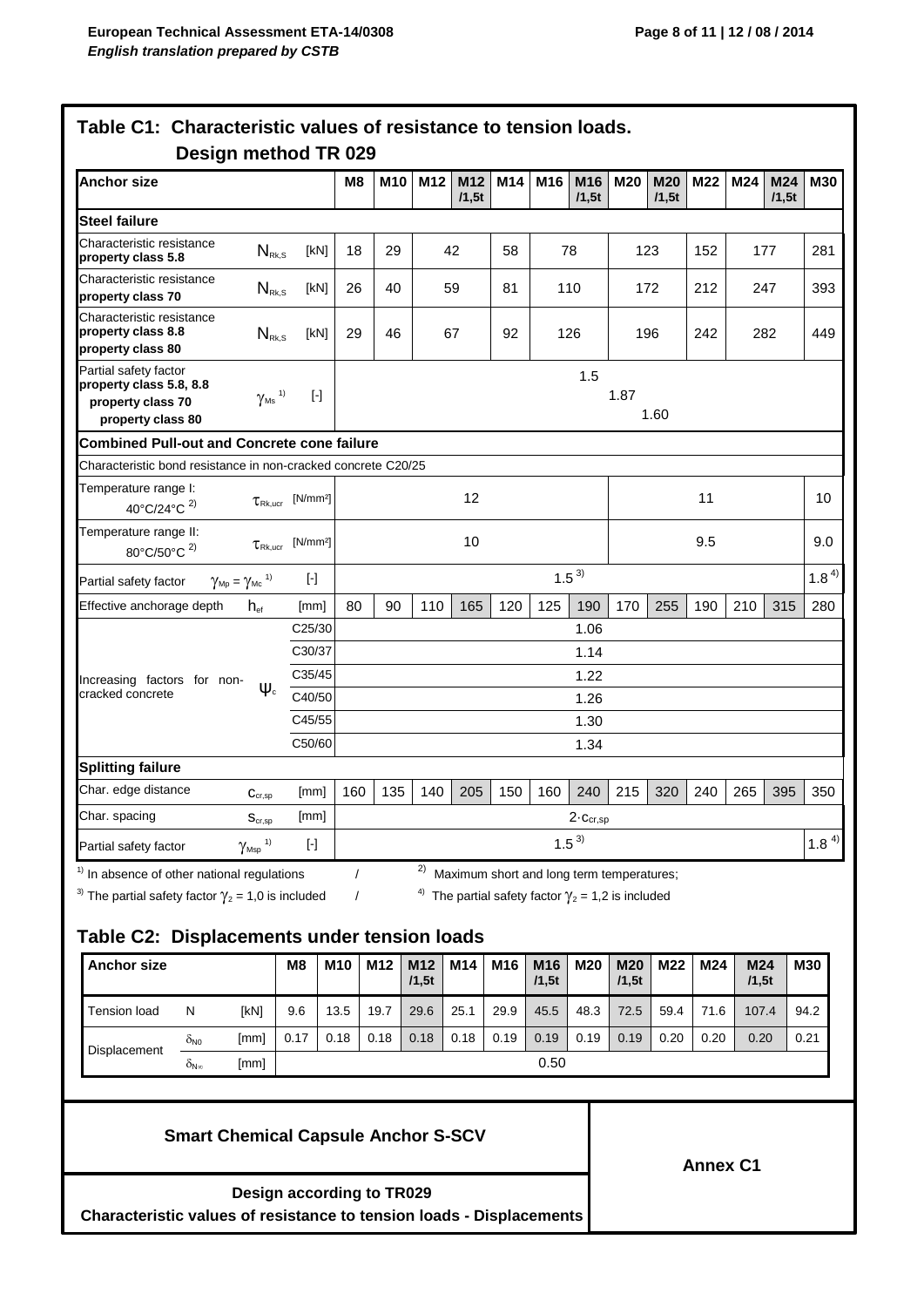|                                                                                                                  |                                           |                                                                                                                                                                                                                                                                                                                                                                                                                                                                                                                                                                                                                                                                                                                                                                                                                                                                                           | M <sub>8</sub> | M10                  | M12  | M12<br>/1.5t | M14  | M16  | M16<br>/1.5t | M20                                                                  | <b>M20</b><br>/1.5t | M22             | M24  | M24<br>/1,5t | <b>M30</b>  |
|------------------------------------------------------------------------------------------------------------------|-------------------------------------------|-------------------------------------------------------------------------------------------------------------------------------------------------------------------------------------------------------------------------------------------------------------------------------------------------------------------------------------------------------------------------------------------------------------------------------------------------------------------------------------------------------------------------------------------------------------------------------------------------------------------------------------------------------------------------------------------------------------------------------------------------------------------------------------------------------------------------------------------------------------------------------------------|----------------|----------------------|------|--------------|------|------|--------------|----------------------------------------------------------------------|---------------------|-----------------|------|--------------|-------------|
| Steel failure without lever arm                                                                                  |                                           |                                                                                                                                                                                                                                                                                                                                                                                                                                                                                                                                                                                                                                                                                                                                                                                                                                                                                           |                |                      |      |              |      |      |              |                                                                      |                     |                 |      |              |             |
| Characteristic resistance<br>property class 5.8                                                                  | $V_{Rk,S}$                                | [kN]                                                                                                                                                                                                                                                                                                                                                                                                                                                                                                                                                                                                                                                                                                                                                                                                                                                                                      | 9              | 14                   | 21   |              | 29   | 39   |              | 61                                                                   |                     | 76<br>88        |      |              | 140         |
| Characteristic resistance<br>property class 70                                                                   | $V_{\rm Rk,S}$                            | [kN]                                                                                                                                                                                                                                                                                                                                                                                                                                                                                                                                                                                                                                                                                                                                                                                                                                                                                      | 13             | 20                   | 30   |              | 40   | 55   |              | 86                                                                   |                     | 106             | 124  |              | 196         |
| Characteristic resistance<br>property class 8.8<br>property class A4-80                                          | $V_{Rk,S}$                                | [kN]                                                                                                                                                                                                                                                                                                                                                                                                                                                                                                                                                                                                                                                                                                                                                                                                                                                                                      | 15             | 23                   | 34   |              | 46   | 63   |              | 98                                                                   |                     | 121             | 141  |              | 224         |
| Partial safety factor<br>property class 5.8, 8.8<br>property class 70<br>property class A4-80                    | 1)<br>$\gamma_{\mathsf{Ms}}$              | $[\cdot] % \centering \includegraphics[width=0.9\textwidth]{images/TrDiM-Architecture.png} % \caption{The first two different values of $S$ and $S$ are shown in the left, the first two different values of $S$ and $S$ are shown in the right, and the second two different values of $S$ are shown in the right, and the second two different values of $S$ are shown in the right, and the second two different values of $S$ are shown in the right, and the second two different values of $S$ are shown in the right, and the third two different values of $S$ are shown in the right, and the third two different values of $S$ are shown in the right, and the third two different values of $S$ are shown in the right, and the third two different values of $S$ are shown in the right, and the third two different values of $S$ are shown in the right, and the third two$ |                | 1.25<br>1.56<br>1.33 |      |              |      |      |              |                                                                      |                     |                 |      |              |             |
| Steel failure with lever arm                                                                                     |                                           |                                                                                                                                                                                                                                                                                                                                                                                                                                                                                                                                                                                                                                                                                                                                                                                                                                                                                           |                |                      |      |              |      |      |              |                                                                      |                     |                 |      |              |             |
| Char. bending moment<br>property class 5.8                                                                       | $\mathsf{M}^0_{\ \mathsf{Rk},\mathsf{s}}$ | [Nm]                                                                                                                                                                                                                                                                                                                                                                                                                                                                                                                                                                                                                                                                                                                                                                                                                                                                                      | 19             | 37                   | 66   |              | 105  | 166  |              |                                                                      | 325                 | 448             | 561  |              | 1125        |
| Char. bending moment<br>property class 70                                                                        | $\mathsf{M}^0_{\ \mathsf{Rk},\mathsf{s}}$ | [Nm]                                                                                                                                                                                                                                                                                                                                                                                                                                                                                                                                                                                                                                                                                                                                                                                                                                                                                      | 26             | 52                   | 92   |              | 146  | 233  |              | 454                                                                  |                     | 627             | 786  |              | 1574        |
| Char. bending moment<br>property class 8.8<br>property class 80                                                  | $M^0_{Rk,s}$                              | [Nm]                                                                                                                                                                                                                                                                                                                                                                                                                                                                                                                                                                                                                                                                                                                                                                                                                                                                                      | 30             | 60                   | 105  |              | 168  | 266  | 519          |                                                                      |                     | 716             | 898  |              | 1799        |
| Partial safety factor<br>property class 5.8, 8.8<br>property class 70<br>property class 80                       | $\gamma_\mathsf{Ms}$ 1)                   | $[ \cdot ]$                                                                                                                                                                                                                                                                                                                                                                                                                                                                                                                                                                                                                                                                                                                                                                                                                                                                               |                | 1.25<br>1.56<br>1.33 |      |              |      |      |              |                                                                      |                     |                 |      |              |             |
| Concrete pryout failure                                                                                          |                                           |                                                                                                                                                                                                                                                                                                                                                                                                                                                                                                                                                                                                                                                                                                                                                                                                                                                                                           |                |                      |      |              |      |      |              |                                                                      |                     |                 |      |              |             |
| Factor in equation (5.7) of<br>TR 029, Section 5.2.3.3                                                           | k                                         | $[\cdot]$                                                                                                                                                                                                                                                                                                                                                                                                                                                                                                                                                                                                                                                                                                                                                                                                                                                                                 |                | 2.0                  |      |              |      |      |              |                                                                      |                     |                 |      |              |             |
| Partial safety factor                                                                                            | $\gamma_{\text{Mc}}$ <sup>1)</sup>        |                                                                                                                                                                                                                                                                                                                                                                                                                                                                                                                                                                                                                                                                                                                                                                                                                                                                                           |                |                      |      |              |      |      | $1.5^{2}$    |                                                                      |                     |                 |      |              |             |
| Concrete edge failure <sup>3)</sup>                                                                              |                                           |                                                                                                                                                                                                                                                                                                                                                                                                                                                                                                                                                                                                                                                                                                                                                                                                                                                                                           |                |                      |      |              |      |      |              |                                                                      |                     |                 |      |              |             |
|                                                                                                                  | $\gamma_{\text{Mc}}^{1}$                  |                                                                                                                                                                                                                                                                                                                                                                                                                                                                                                                                                                                                                                                                                                                                                                                                                                                                                           |                |                      |      |              |      |      | $1.5^{2}$    |                                                                      |                     |                 |      |              |             |
| Partial safety factor                                                                                            |                                           |                                                                                                                                                                                                                                                                                                                                                                                                                                                                                                                                                                                                                                                                                                                                                                                                                                                                                           |                |                      |      |              |      |      |              | <sup>2)</sup> The partial safety factor $\gamma_2$ = 1.0 is included |                     |                 |      |              |             |
| In absence of other national regulations<br>Concrete edge failure see chapter 5.2.3.4 of Technical Report TR 029 |                                           |                                                                                                                                                                                                                                                                                                                                                                                                                                                                                                                                                                                                                                                                                                                                                                                                                                                                                           |                |                      |      |              |      |      |              |                                                                      |                     |                 |      |              |             |
| <b>Anchor size</b>                                                                                               |                                           |                                                                                                                                                                                                                                                                                                                                                                                                                                                                                                                                                                                                                                                                                                                                                                                                                                                                                           | M <sub>8</sub> | M10                  | M12  | M12<br>/1,5t | M14  | M16  | M16<br>/1,5t | M20                                                                  | <b>M20</b><br>/1,5t | M22             | M24  | M24<br>/1,5t | M30         |
| Shear load                                                                                                       | V                                         | [kN]                                                                                                                                                                                                                                                                                                                                                                                                                                                                                                                                                                                                                                                                                                                                                                                                                                                                                      | 5.2            | 8.3                  | 12.0 | 12.0         | 16.4 | 22.4 | 22.4         | 35.0                                                                 | 35.0                | 43.3            | 50.4 | 50.4         |             |
|                                                                                                                  | $\delta$ <sub>V0</sub>                    | [mm]                                                                                                                                                                                                                                                                                                                                                                                                                                                                                                                                                                                                                                                                                                                                                                                                                                                                                      | 2.0            | 2.1                  | 2.2  | 2.2          | 2.3  | 2.5  | 2.5          | 2.6                                                                  | 2.6                 | 2.8             | 2.8  | 2.8          | 80.1<br>3.0 |
| Table C4: Displacements under shear loads                                                                        |                                           |                                                                                                                                                                                                                                                                                                                                                                                                                                                                                                                                                                                                                                                                                                                                                                                                                                                                                           |                |                      |      |              |      |      |              |                                                                      |                     |                 |      |              |             |
| Displacement                                                                                                     | $\delta_{\mathsf{V}\infty}$               | [mm]                                                                                                                                                                                                                                                                                                                                                                                                                                                                                                                                                                                                                                                                                                                                                                                                                                                                                      | 2.9            | 3.1                  | 3.3  | 3.3          | 3.5  | 3.7  | 3.7          | 4.0                                                                  | 4.0                 | 4.1             | 4.1  | 4.1          |             |
| <b>Smart Chemical Capsule Anchor S-SCV</b>                                                                       |                                           |                                                                                                                                                                                                                                                                                                                                                                                                                                                                                                                                                                                                                                                                                                                                                                                                                                                                                           |                |                      |      |              |      |      |              |                                                                      |                     |                 |      |              | 4.4         |
|                                                                                                                  | <b>Design according to TR029</b>          |                                                                                                                                                                                                                                                                                                                                                                                                                                                                                                                                                                                                                                                                                                                                                                                                                                                                                           |                |                      |      |              |      |      |              |                                                                      |                     | <b>Annex C2</b> |      |              |             |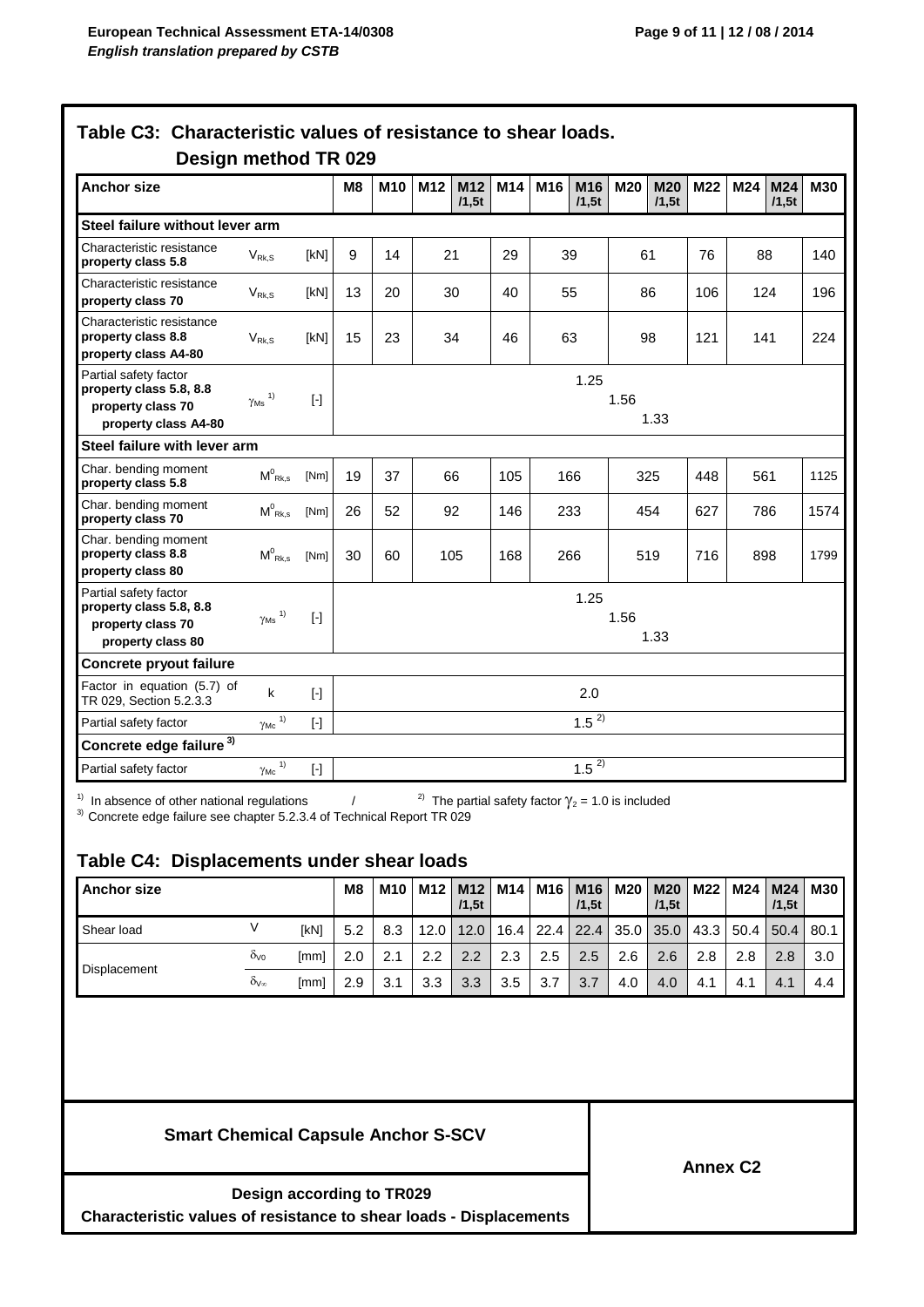| <b>Anchor size</b>                                                                                                             |                                                                       |                                                                                                                                                                                                                                                                                                                                                                                                                                                                                                                                                                                                                                                                                                                                                                                                                                                                                          | M <sub>8</sub>              | M10       | M12 | M12<br>/1,5t | M14 | M16        | M16<br>/1,5t                                                         | M20  | <b>M20</b><br>/1,5t | M22             | M24       | M24<br>/1,5t | <b>M30</b> |
|--------------------------------------------------------------------------------------------------------------------------------|-----------------------------------------------------------------------|------------------------------------------------------------------------------------------------------------------------------------------------------------------------------------------------------------------------------------------------------------------------------------------------------------------------------------------------------------------------------------------------------------------------------------------------------------------------------------------------------------------------------------------------------------------------------------------------------------------------------------------------------------------------------------------------------------------------------------------------------------------------------------------------------------------------------------------------------------------------------------------|-----------------------------|-----------|-----|--------------|-----|------------|----------------------------------------------------------------------|------|---------------------|-----------------|-----------|--------------|------------|
| <b>Steel failure</b>                                                                                                           |                                                                       |                                                                                                                                                                                                                                                                                                                                                                                                                                                                                                                                                                                                                                                                                                                                                                                                                                                                                          |                             |           |     |              |     |            |                                                                      |      |                     |                 |           |              |            |
| Characteristic resistance<br>property class 5.8                                                                                | $N_{\rm Rk,S}$                                                        | [kN]                                                                                                                                                                                                                                                                                                                                                                                                                                                                                                                                                                                                                                                                                                                                                                                                                                                                                     | 18<br>29<br>42<br>58<br>78  |           |     |              |     | 123<br>152 |                                                                      |      | 177                 |                 | 281       |              |            |
| Characteristic resistance<br>property class 70                                                                                 | $N_{\rm Rk,S}$                                                        | [kN]                                                                                                                                                                                                                                                                                                                                                                                                                                                                                                                                                                                                                                                                                                                                                                                                                                                                                     | 81<br>110<br>26<br>40<br>59 |           |     |              |     | 212<br>172 |                                                                      |      | 247                 |                 | 393       |              |            |
| Characteristic resistance<br>property class 8.8<br>property class 80                                                           | $N_{\rm Rk, S}$                                                       | [kN]                                                                                                                                                                                                                                                                                                                                                                                                                                                                                                                                                                                                                                                                                                                                                                                                                                                                                     | 92<br>29<br>46<br>67<br>126 |           |     |              |     |            | 196<br>242                                                           |      |                     | 282             |           | 449          |            |
| Partial safety factor<br>property class 5.8, 8.8<br>property class 70<br>property class 80                                     | $\gamma_{\rm Ms}$ $^{\scriptscriptstyle 1)}$                          | $[\cdot] % \centering \includegraphics[width=0.9\textwidth]{images/TrDiM-Architecture.png} % \caption{The first two different values of $S$ and $S$ are shown in the left, the first two different values of $S$ and $S$ are shown in the right, and the second two different values of $S$ are shown in the right, and the second two different values of $S$ are shown in the right, and the second two different values of $S$ are shown in the right, and the third two different values of $S$ are shown in the right, and the third two different values of $S$ are shown in the right, and the third two different values of $S$ are shown in the right, and the third two different values of $S$ are shown in the right, and the third two different values of $S$ are shown in the right, and the third two different values of $S$ are shown in the right, and the third two$ |                             |           |     |              |     |            | 1.5                                                                  | 1.87 | 1.60                |                 |           |              |            |
| <b>Combined Pull-out and Concrete cone failure</b>                                                                             |                                                                       |                                                                                                                                                                                                                                                                                                                                                                                                                                                                                                                                                                                                                                                                                                                                                                                                                                                                                          |                             |           |     |              |     |            |                                                                      |      |                     |                 |           |              |            |
| Characteristic bond resistance in non-cracked concrete C20/25                                                                  |                                                                       |                                                                                                                                                                                                                                                                                                                                                                                                                                                                                                                                                                                                                                                                                                                                                                                                                                                                                          |                             |           |     |              |     |            |                                                                      |      |                     |                 |           |              |            |
| Temperature range I:<br>40°C/24°C <sup>2)</sup>                                                                                | $\tau_{\textrm{\tiny Rk. ucr}}$                                       | [N/mm <sup>2</sup> ]                                                                                                                                                                                                                                                                                                                                                                                                                                                                                                                                                                                                                                                                                                                                                                                                                                                                     | 12<br>11                    |           |     |              |     |            |                                                                      |      | 10                  |                 |           |              |            |
| Temperature range II:<br>80°C/50°C <sup>2)</sup>                                                                               | $\tau_{\textrm{\tiny Rk. UCT}}$                                       | [N/mm <sup>2</sup> ]                                                                                                                                                                                                                                                                                                                                                                                                                                                                                                                                                                                                                                                                                                                                                                                                                                                                     |                             | 10        |     |              |     |            |                                                                      |      |                     | 9.5             |           |              | 9.0        |
| Partial safety factor                                                                                                          | $\gamma_{\text{\tiny{Mp}}} = \gamma_{\text{\tiny{MC}}}$ <sup>1)</sup> | $\left[ \cdot \right]$                                                                                                                                                                                                                                                                                                                                                                                                                                                                                                                                                                                                                                                                                                                                                                                                                                                                   |                             | $1.5^{3}$ |     |              |     |            |                                                                      |      |                     |                 |           |              | $1.8^{4}$  |
| Factor acc. CEN/TS 1992-4-5,<br>§6.2.2.3                                                                                       | $\mathsf{k}_{\mathsf{ucr}}$                                           | $[\cdot]$                                                                                                                                                                                                                                                                                                                                                                                                                                                                                                                                                                                                                                                                                                                                                                                                                                                                                |                             | 10.1      |     |              |     |            |                                                                      |      |                     |                 |           |              |            |
| Effective anchorage depth                                                                                                      | $h_{\text{ef}}$                                                       | [mm]                                                                                                                                                                                                                                                                                                                                                                                                                                                                                                                                                                                                                                                                                                                                                                                                                                                                                     | 80                          | 90        | 110 | 165          | 120 | 125        | 190                                                                  | 170  | 255                 | 190             | 210       | 315          | 280        |
| Increasing factors for non-                                                                                                    |                                                                       | C25/30                                                                                                                                                                                                                                                                                                                                                                                                                                                                                                                                                                                                                                                                                                                                                                                                                                                                                   |                             |           |     |              |     |            | 1.06                                                                 |      |                     |                 |           |              |            |
|                                                                                                                                |                                                                       | C30/37                                                                                                                                                                                                                                                                                                                                                                                                                                                                                                                                                                                                                                                                                                                                                                                                                                                                                   |                             |           |     |              |     |            | 1.14                                                                 |      |                     |                 |           |              |            |
|                                                                                                                                | $\Psi_c$                                                              | C35/45                                                                                                                                                                                                                                                                                                                                                                                                                                                                                                                                                                                                                                                                                                                                                                                                                                                                                   |                             |           |     |              |     |            | 1.22                                                                 |      |                     |                 |           |              |            |
| cracked concrete                                                                                                               |                                                                       | C40/50                                                                                                                                                                                                                                                                                                                                                                                                                                                                                                                                                                                                                                                                                                                                                                                                                                                                                   |                             | 1.26      |     |              |     |            |                                                                      |      |                     |                 |           |              |            |
|                                                                                                                                |                                                                       | C45/55                                                                                                                                                                                                                                                                                                                                                                                                                                                                                                                                                                                                                                                                                                                                                                                                                                                                                   |                             |           |     |              |     |            | 1.30                                                                 |      |                     |                 |           |              |            |
| Concrete cone failure                                                                                                          |                                                                       | C50/60                                                                                                                                                                                                                                                                                                                                                                                                                                                                                                                                                                                                                                                                                                                                                                                                                                                                                   |                             |           |     |              |     |            | 1.34                                                                 |      |                     |                 |           |              |            |
| Factor acc. CEN/TS 1992-4-5,<br>§6.2.3.1                                                                                       | $\mathsf{k}_{\mathsf{ucr}}$                                           | $[\cdot]$                                                                                                                                                                                                                                                                                                                                                                                                                                                                                                                                                                                                                                                                                                                                                                                                                                                                                |                             |           |     |              |     |            | 10.1                                                                 |      |                     |                 |           |              |            |
| Edge distance                                                                                                                  | $C_{cr,N}$                                                            | $[\cdot] % \centering \includegraphics[width=0.9\textwidth]{images/TrDiM-Architecture.png} % \caption{The first two different values of $S$ and $S$ are shown in the left, the first two different values of $S$ and $S$ are shown in the right, and the second two different values of $S$ are shown in the right, and the second two different values of $S$ are shown in the right, and the second two different values of $S$ are shown in the right, and the third two different values of $S$ are shown in the right, and the third two different values of $S$ are shown in the right, and the third two different values of $S$ are shown in the right, and the third two different values of $S$ are shown in the right, and the third two different values of $S$ are shown in the right, and the third two different values of $S$ are shown in the right, and the third two$ | 1.5 $h_{ef}$                |           |     |              |     |            |                                                                      |      |                     |                 |           |              |            |
| Spacing                                                                                                                        | $S_{cr,N}$                                                            | $[\cdot] % \centering \includegraphics[width=0.9\textwidth]{images/TrDiM-Architecture.png} % \caption{The first two different values of $S$ and $S$ are shown in the left.} \label{TrDiS} %$                                                                                                                                                                                                                                                                                                                                                                                                                                                                                                                                                                                                                                                                                             | $3 h_{ef}$                  |           |     |              |     |            |                                                                      |      |                     |                 |           |              |            |
| <b>Splitting failure</b>                                                                                                       |                                                                       |                                                                                                                                                                                                                                                                                                                                                                                                                                                                                                                                                                                                                                                                                                                                                                                                                                                                                          |                             |           |     |              |     |            |                                                                      |      |                     |                 |           |              |            |
| Char. edge distance                                                                                                            | $\mathbf{C}_{\text{cr,sp}}$                                           | [mm]                                                                                                                                                                                                                                                                                                                                                                                                                                                                                                                                                                                                                                                                                                                                                                                                                                                                                     | 160                         | 135       | 140 | 205          | 150 | 160        | 240                                                                  | 215  | 320                 | 240             | 265       | 395          | 350        |
| Char. spacing                                                                                                                  | $\mathbf{S}_{\text{cr,sp}}$                                           | [mm]                                                                                                                                                                                                                                                                                                                                                                                                                                                                                                                                                                                                                                                                                                                                                                                                                                                                                     |                             |           |     |              |     |            | $2-c_{cr,sp}$                                                        |      |                     |                 |           |              |            |
| Partial safety factor                                                                                                          | $\gamma_{\rm Msp}$ $^{\rm 1)}$                                        | $[\cdot] % \centering \includegraphics[width=0.9\textwidth]{images/TrDiM-Architecture.png} % \caption{The first two different values of $S$ in the image \cite{AilMAT} with the same parameters. The first two different values of $S$ is the same as in the image \cite{AilMAT} with the same parameters. The first two different values of $S$ is the same as in the image \cite{AilMAT} with the same values of $S$ is the same as in the image \cite{AilMAT} with the same values of $S$ is the same as in the image \cite{AilMAT} with the same values of $S$ is the same as in the image \cite{AilMAT} with the same values of $S$ is the same as in the image \cite{AilMAT} with the same values of $S$ is the same as in the image \$                                                                                                                                            | $1.5^{3}$                   |           |     |              |     |            |                                                                      |      |                     |                 | $1.8^{4}$ |              |            |
|                                                                                                                                |                                                                       |                                                                                                                                                                                                                                                                                                                                                                                                                                                                                                                                                                                                                                                                                                                                                                                                                                                                                          |                             |           | 2)  |              |     |            | Maximum short and long term temperatures;                            |      |                     |                 |           |              |            |
| <sup>1)</sup> In absence of other national regulations<br><sup>3)</sup> The partial safety factor $\gamma_2$ = 1,0 is included |                                                                       |                                                                                                                                                                                                                                                                                                                                                                                                                                                                                                                                                                                                                                                                                                                                                                                                                                                                                          | $\prime$<br>$\prime$        |           |     |              |     |            | <sup>4)</sup> The partial safety factor $\gamma_2$ = 1,2 is included |      |                     |                 |           |              |            |
| <b>Smart Chemical Capsule Anchor S-SCV</b>                                                                                     |                                                                       |                                                                                                                                                                                                                                                                                                                                                                                                                                                                                                                                                                                                                                                                                                                                                                                                                                                                                          |                             |           |     |              |     |            |                                                                      |      |                     |                 |           |              |            |
| Characteristic values of resistance to tension loads                                                                           |                                                                       | Design CEN/TS 1992-4-5                                                                                                                                                                                                                                                                                                                                                                                                                                                                                                                                                                                                                                                                                                                                                                                                                                                                   |                             |           |     |              |     |            |                                                                      |      |                     | <b>Annex C3</b> |           |              |            |